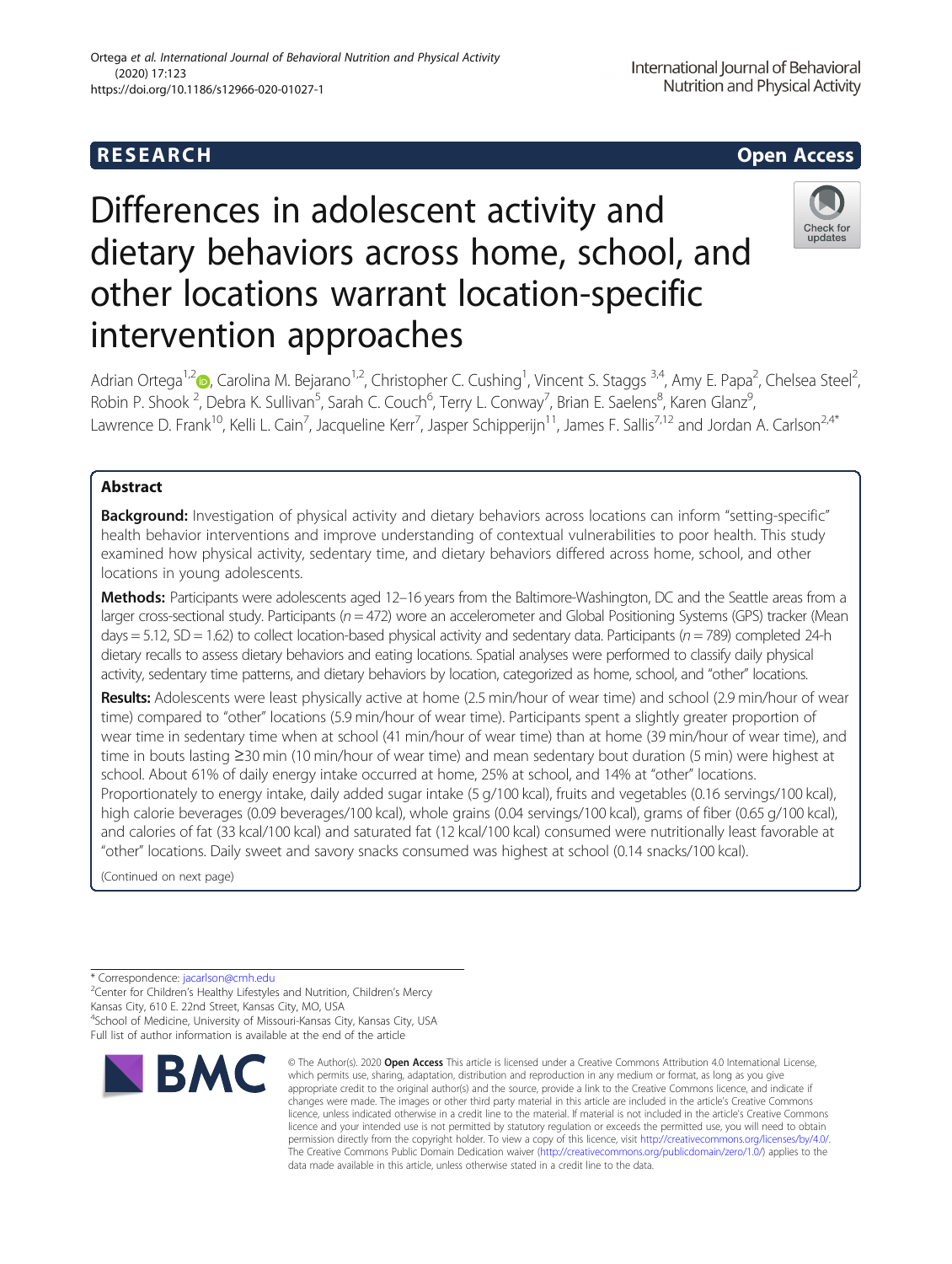# (Continued from previous page)

**Conclusions:** Adolescents' health behaviors differed based on the location/environment they were in. Although dietary behaviors were generally more favorable in the home and school locations, physical activity was generally low and sedentary time was higher in these locations. Health behavior interventions that address the multiple locations in which adolescents spend time and use location-specific behavior change strategies should be explored to optimize health behaviors in each location.

Keywords: Built environment, Nutrition, Obesity, Physical activity, Sedentary behavior, Adolescents

# Introduction

In the United States (US), one in every five adolescents is obese [\[1](#page-9-0)]. Fewer than 25% of US adolescents engage in the recommended amounts of physical activity [\[2](#page-9-0)] and the overall dietary quality of US adolescents is suboptimal [[3\]](#page-9-0). Youth who develop obesity are at a greater risk for adverse health effects in adulthood such as cardiovascular disease and Type 2 diabetes [\[4](#page-9-0)–[6](#page-9-0)]. The formation (or lack thereof) of healthy behaviors in adolescence, including physical activity, sedentary time, and dietary behaviors can carry over into adulthood. Therefore investigation of factors related to these health behaviors during adolescence is critical [[7](#page-9-0)–[9\]](#page-9-0).

Ecological models suggest that health behaviors are influenced by individual-level and broader contextual factors including social/cultural, built environment, and policy factors [\[10\]](#page-9-0). As youth spend time in multiple locations each day, with large amounts of time commonly spent at home and at school, the contextual factors within these locations may differentially cue, support, or constrain physical activity and dietary behaviors. For instance, schools may encourage physical activity through physical education classes and recess time but also contribute to prolonged sedentary time and adverse dietary behaviors [[11,](#page-9-0) [12\]](#page-9-0). Examination of how locations relate to health behaviors is warranted given that opportunities for engaging in active living and healthy eating can differ substantially across locations and the relative influence of location versus individual factors on health behaviors is still unclear [\[10](#page-9-0)]. While previous literature has demonstrated differences in where youth accumulate moderate-to-vigorous physical activity (MVPA) [[13](#page-9-0)–[17](#page-10-0)], supporting the importance of schools, neighborhoods, greenspaces, and active commuting locations, less is known regarding how sedentary time and dietary behaviors vary across locations.

It is conceivable that total sedentary time and sedentary patterns, such as time spent in prolonged sedentary bouts, may vary across locations. For example, since youth spend a majority of their school day in classrooms that promote sitting and being sedentary  $[18]$ , it is likely that youth spend more time in prolonged sedentary bouts or take fewer breaks from sedentary time when at school [\[12\]](#page-9-0). At home, there are many opportunities for sedentary leisure, homework, or work time, but adolescents are typically more able to move around. Locations outside of the school and home may support more (e.g., restaurants, movie theaters) or less (e.g., parks, recreation areas) sedentary time. Given the mounting evidence regarding the importance of both total sedentary time and sedentary patterns in relation to health risk factors [[19](#page-10-0)–[21](#page-10-0)], understanding locations that support or limit these behaviors is critical for targeted disease prevention efforts.

Adolescent eating occurs in multiple locations, and availability of unhealthy versus healthy foods can differ across locations, potentially resulting in location-specific dietary behaviors [[22,](#page-10-0) [23\]](#page-10-0). For example, adolescents can have access to fewer food options at school compared to when at home, where food options are typically more plentiful but potentially more regulated by parents [[24](#page-10-0), [25\]](#page-10-0). Evidence is accumulating on the nutritional impact of eating at restaurants and fast food outlets, which has been associated with higher energy intake and poorer dietary quality in adolescents [[26](#page-10-0)–[29](#page-10-0)]. While some studies have examined the quality of foods provided in schools and other single locations [[29](#page-10-0)–[31](#page-10-0)], fewer studies have investigated dietary consumption at school relative to other locations within the same individual in adolescents.

This cross-sectional study first aimed to examine whether physical activity, sedentary time, and indicators of healthy and unhealthy dietary behaviors differed across home, school, and other locations as captured objectively (physical activity and sedentary time) or from multiple 24-h recalls with reported eating location information (dietary behaviors). This aim advances previous work by simultaneously examining multiple health behaviors across locations to comprehensively understand locational patterns for these behaviors. The study's second aim examined associations of these behaviors between each pair of locations (e.g., school versus home, school versus other, and home versus other) to identify the extent to which adolescents who engaged in healthier behaviors in one location were more likely to engage in healthier behaviors in other locations. These analyses were performed to improve understanding of the relative role of location versus individual factors in shaping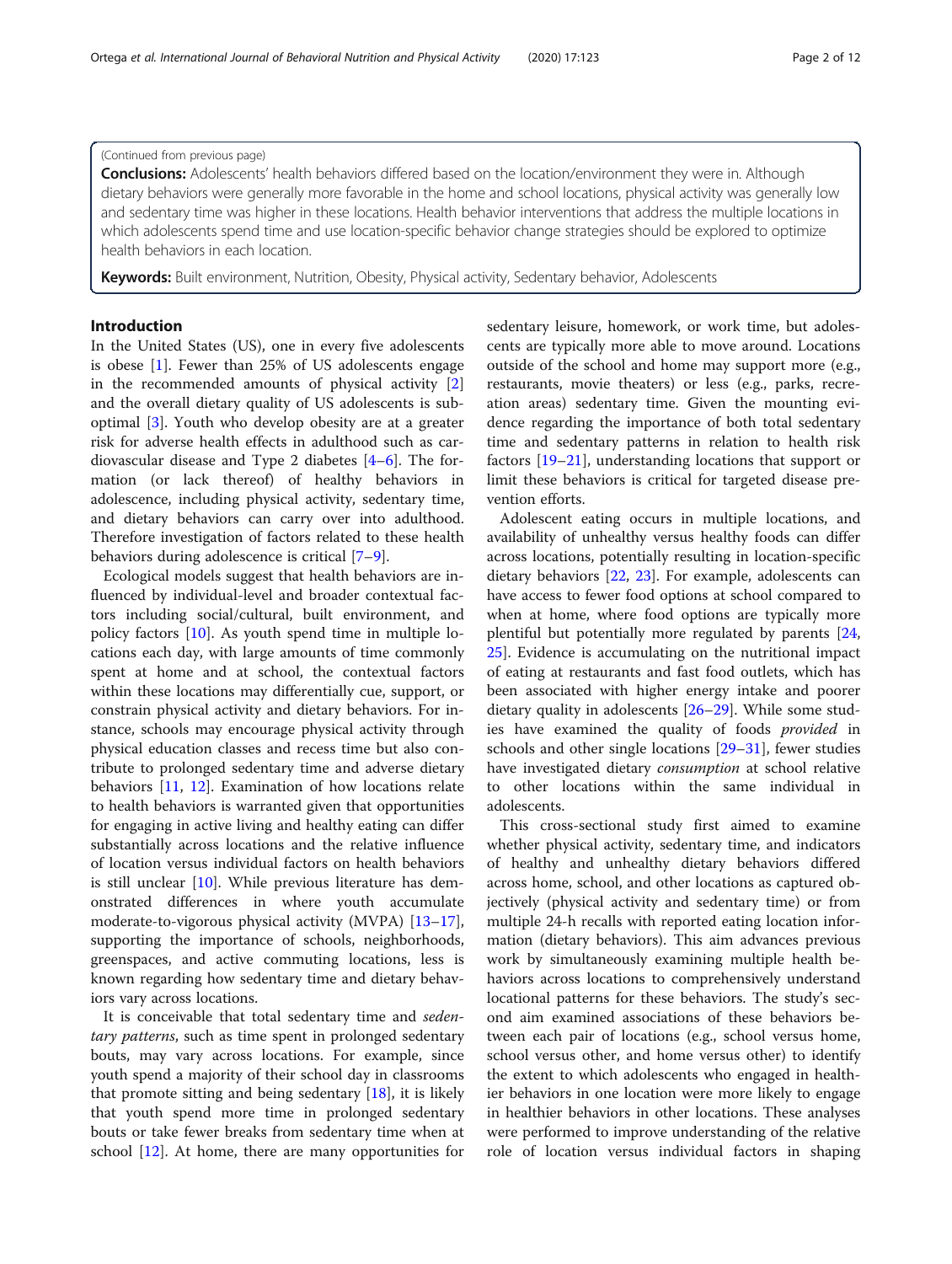health behaviors. While differences in MVPA across locations in this sample has been presented previously [[13\]](#page-9-0), in the present paper, locations were grouped differently so that the same locations could be investigated between physical activity and dietary analyses. These methods also help show whether location-based differences are similar for physical activity, sedentary time, and dietary behaviors or whether each health behavior has a distinct pattern across locations.

# Methods

# Participants and procedures

Participants for the present analyses were part of the Teen Environment and Neighborhood (TEAN) Study examining the relation of built environmental factors with physical activity and dietary behaviors [\[32](#page-10-0)]. Healthy adolescents between the ages of 12–16 years and one of their parents were recruited from the Baltimore, MD-Washington, DC and the Seattle-King County, WA metropolitan areas in 2009–2011. Participants were recruited from 447 census block groups and were evenly stratified across census block groups representing high or low neighborhood walkability and high or low median household income, resulting in four  $(2 \times 2)$  study design quadrants [[32](#page-10-0)]. Measurement occurred only during the school year and assessments of participants were balanced by season across study quadrants.

Households were contacted by phone, and eligible participants were invited to participate in the study. The overall participation rate was 36%, which was comparable across study quadrants. Participants were phone screened by the research staff and subsequently excluded from the study if they had any physical, medical, or cognitive impairments that would limit their physical activity, affect their dietary behaviors, or impact their ability to complete measures. Eligible participants were mailed consent and assent forms, which were followed up with a phone call by a research assistant to answer questions. After informed consent and assent forms were received, adolescent participants were asked to wear an accelerometer and Global Positioning System (GPS) tracker for 7 days during waking hours. Participants earned US \$40 financial compensation for completing study procedures. The study was approved by the Institutional Review Board at San Diego State University and the University of California, San Diego.

A total of 928 adolescents participated in the TEAN study. Analyses in the present paper involving physical activity/sedentary variables excluded participants who did not receive a GPS tracker or never recorded any data  $(n = 130)$ , whose home address was not available in the geocoding database  $(n = 29)$ , or who did not provide their school's name/address or were homeschooled  $(n =$ 93). Adolescents who did not wear both the GPS and accelerometer devices together for ≥1 valid school day and ≥ 1 valid weekend day ( $n = 204$ ) were also excluded to obtain estimates of behaviors on both weekday (school) and weekend days. Valid days were defined as those with ≥8 h of concurrent data from both devices, and school days were defined as weekdays during which the participant spent ≥200 min at their school as measured by the GPS. Analysis involving dietary variables excluded participants who did not complete dietary recalls on  $\geq 1$  school day and  $\geq 1$  weekend day (*n* = 139). Therefore, the current sample comprised 472 adolescents for physical activity and sedentary variable analyses, and 789 adolescents for dietary analyses.

# Measures

# **Demographics**

Adolescents self-reported demographic information including their age, sex, and race/ethnicity (dichotomized as white non-Hispanic versus non-white or Hispanic). Parents reported the highest level of education attained by any adult in the household (dichotomized as college degree versus less education), their marital status (married/living with partner versus other), and their approximate annual household income.

# Anthropometrics

Adolescents self-reported their height and weight. Participants were asked to take the measurements at home (with instructions provided) or use doctor or school measurements taken within the last month.

#### GPS tracking and location assignment

Participants wore a GlobalSat DG-100 GPS tracker (GlobalSat, New Taipei City, Taiwan), with latitude and longitude collected every 30 s when a signal was attainable. The DG-100 tracker is considered an accurate device for measuring daily location patterns and has good spatial accuracy; the metrics of the DG-100 GPS metrics have been reported in other epidemiological studies [[33\]](#page-10-0). Each participant's home and school addresses were geocoded and incorporated into ArcGIS (ESRI, Inc., Redlands, CA) to create a 50-m circular buffer around the point resulting from geocoded the home address and a 15-m buffer around the geocoded school parcel. These buffer sizes were selected to minimize misclassification while considering potential errors caused be satellite interference, and are generally consistent with previous physical activity GPS studies [[13,](#page-9-0) [34](#page-10-0), [35\]](#page-10-0). Spatial analyses (methods published previously in [[13](#page-9-0)]), were performed in PostgreSQL (PostgreSQL Global Development Group, Berkeley, CA) to classify each GPS point by location: at home (within the home or surrounding buffer), at school (within the school parcel or surrounding buffer), or all "other" locations (i.e., any location other than home and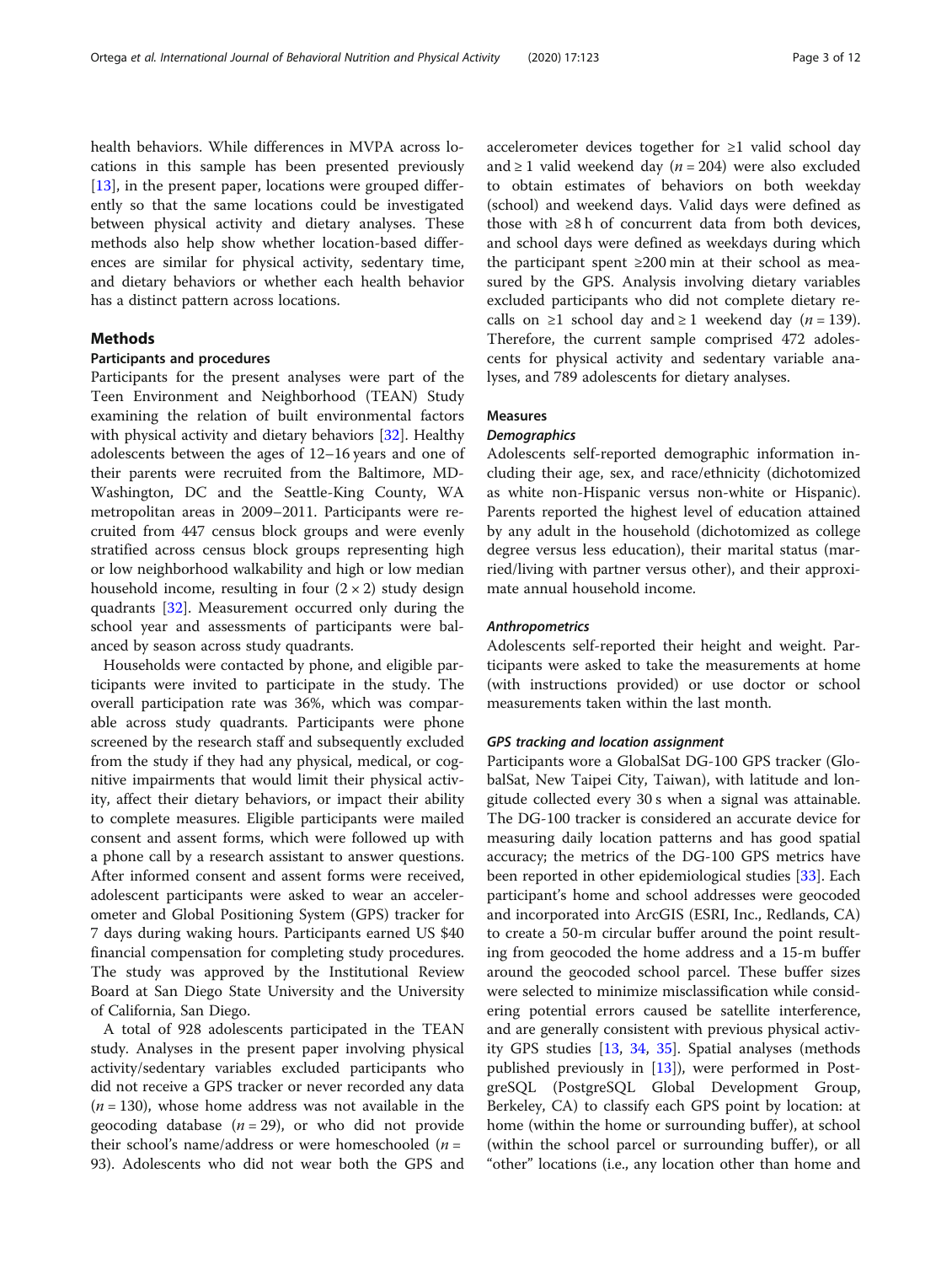school). In this case, transport/trips would be classified in the "other" location.

#### Physical activity and sedentary time

Hip-worn ActiGraph accelerometers were used (models: 7164, 87.8%; GT1M, 8.0%; GT3X, 3.4%). Non-wear periods were defined as 30+ minute bouts of consecutive epochs with 0 accelerometer counts and subsequently excluded from analyses. GPS and accelerometer data were integrated to 30-s epochs and merged based on timestamps using a nearest neighbor approach (within up to a 30 s difference), and epochs with periods of missing GPS data or accelerometer non-wear time were removed from the dataset.

The Evenson cut points [\[36](#page-10-0)], which have excellent classification accuracy for measuring physical activity and sedentary time [\[37](#page-10-0)], were applied to physical activity counts within each 30-s epoch to classify MVPA and to 60-s epochs to classify sedentary time based on vertical axis accelerometer counts. The shorter epoch period for classifying MVPA has been shown to have greater validity than using 60-s epochs in youth [[38](#page-10-0)]. The combined GPS and accelerometer data were then processed to create location-specific physical activity time, sedentary time, and sedentary bout patterns. For the bout pattern scoring, each epoch was first defined as occurring at home, at school, or at "other" locations. Sedentary bouts were defined as periods of sedentary time lasting ≥1 min. A sedentary bout ended when the epoch had an accelerometer count > 100 (no tolerance) or when the location (home, school, or other) changed for  $\geq 2$  consecutive GPS epochs. Next, location-specific sedentary bout pattern variables were scored, including: 1) total sedentary time; 2) prolonged time in sedentary bouts lasting  $\geq 30$ min; 3) mean bout duration, which represents the mean duration of all sedentary bouts; 4) period, the average duration between the end of a sedentary bout and the start of another within the wear time period spent at a location (calculated using the same methods described above for sedentary bouts); and 5) alpha, which represents an individual's distribution/slope of sedentary bout lengths based on a power law function [[39,](#page-10-0) [40\]](#page-10-0). Alpha is unit-less, with lower values reflecting more time in prolonged (longer) sedentary bout lengths [\[39,](#page-10-0) [40\]](#page-10-0).

For the school location, variables were derived for school days only (e.g., average minutes/day of MVPA across school days). For the home and "other" locations, variables were derived for a "weighted week", calculated as ([mean daily values across school days\*5] + [mean daily values across non-school days\*2])  $\div$  7, similar to previous protocols [\[13](#page-9-0)]. This was done to provide a better representation of a full week when the number of actual wear days on weekdays and weekends was imbalanced. Participants were required to have spent an average of ≥30 min/day in a location category (i.e., home, school, or other) as measured by the combined accelerometer wear time and GPS location data, to calculate each location-specific physical activity and sedentary time variable. Location-specific variables were recoded as missing for participants who did not spend ≥30 min/ day in that location on average across days. These location wear time inclusion criteria were stricter than what were used in our previous analyses of location-based MVPA [[13\]](#page-9-0). The stricter inclusion criteria were selected to better capture a representation of typical behavior in a location and eliminate momentary changes in behavior as adolescents transitioned across locations. It specifically aimed to improve estimates of the percent of time in the home location that was spent sedentary but was also likely to improve estimates of MVPA.

#### Dietary recall

Trained interviewers attempted three 24-h dietary recalls (two weekdays and one weekend day) via telephone for each participant on unannounced, random, nonconsecutive days during the school year. Dietary data were collected and analyzed using the Nutrient Data System for Research software (version 2010) developed by the University of Minnesota Nutrition Coordinating Center [\[41\]](#page-10-0). The computer-assisted, intervieweradministered recalls were facilitated by an automated, four-stage, multi-pass technique [\[42](#page-10-0), [43](#page-10-0)], which has acceptable validity for assessing dietary intake in youth as young as 8 years old [[44\]](#page-10-0) and has been implemented in national US dietary surveys [\[45](#page-10-0)]. Both the interviewers and participants had access to posters that displayed two-dimensional illustrations of cups, spoons, bowls, and other common food shapes to assist with portion size estimation.

The dietary behaviors of interest included daily energy intake (kcal), as well as other daily diet quality indicators such as added sugar (g), sodium (mg), fruits and vegetable (servings), high calorie beverages (number), sweet and savory snacks (number), whole grains (servings), fiber (g), fat calories (kcal), and saturated fat calories (kcal) [[30](#page-10-0)]. Percent of fat and saturated fat were also calculated (fat kcal  $\div$  total kcal from models not per 100 kcal of energy intake\*100). During recalls, participants were asked to report the location in which they consumed food/drinks during each eating episode (regardless of where it was purchased or prepared), which was used to derive location-specific dietary behaviors for at home, at school, and at "other" locations. For example, school-based dietary behaviors were defined as any food consumed at school regardless of where it was bought or made. The "other" location comprised all other locations, for example at work, after school programs, deli/ take-out/store, restaurant/cafeteria/fast food, friend's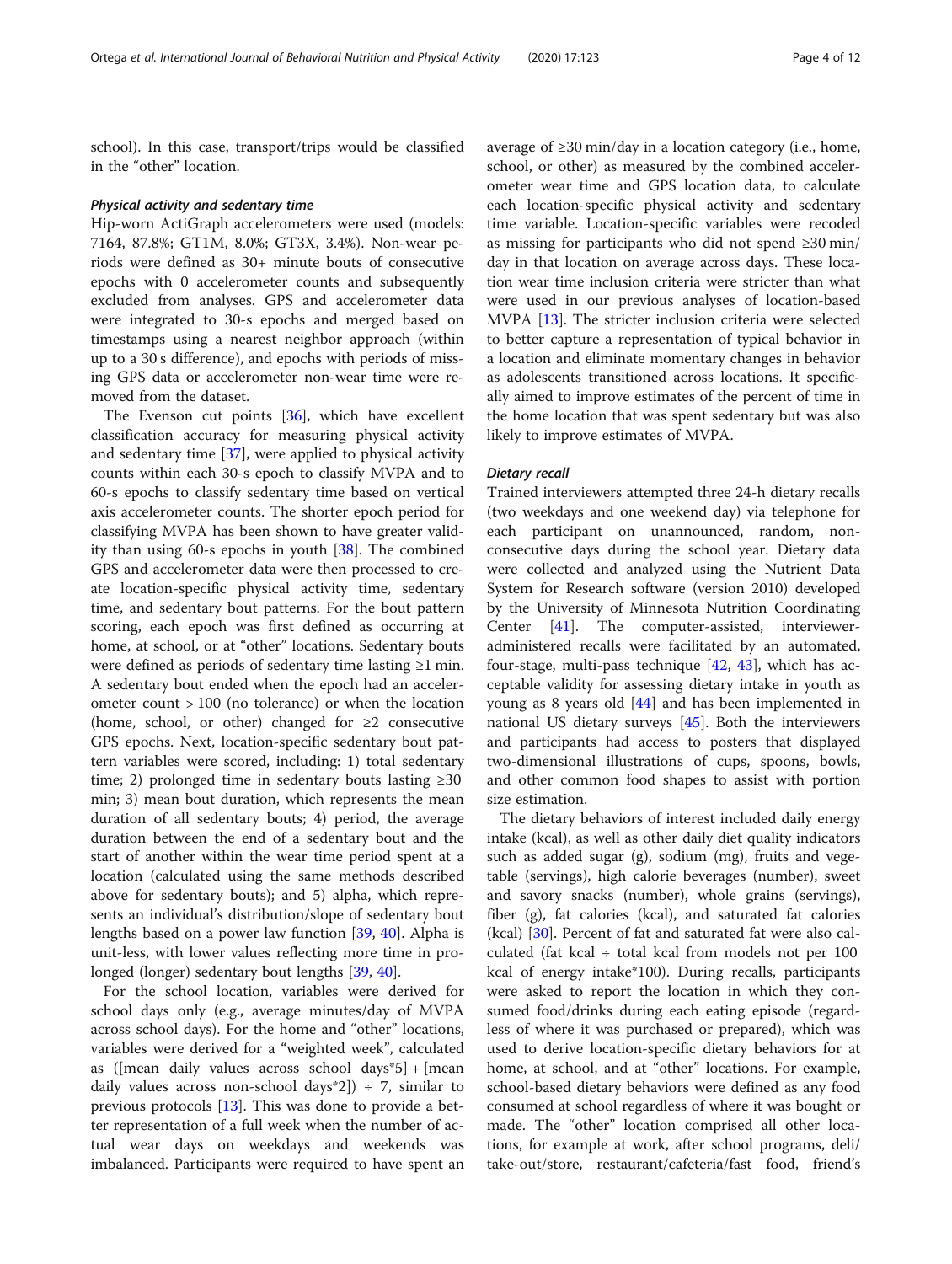home, and party/reception/sporting event locations. For the school location, variables were derived for school days only, whereas for the home and "other" locations, variables were derived for a weighted week using the same equations that were used to calculate the weighted physical activity variables.

# Data analysis

All models were mixed-effects linear regression models, fitted with the "MIXED" command in SPSS version 24 (IBM SPSS Statistics, IBM Corporation), and included a random census block group intercept to account for the nesting of participants within census block groups. All models were adjusted for neighborhood walkability (low vs high), census-based median household income (low vs high), and adolescent and household characteristics including age, sex, race/ethnicity, and highest parental education level. All physical activity and sedentary models were adjusted for ActiGraph model, number of school and weekend days the participant wore the accelerometer, and average minutes/day of wear time. Models investigating dietary behaviors were additionally adjusted for participant height and weight and number of days of dietary recall.

To determine the magnitude of differences in physical activity and dietary behaviors across locations (i.e., home, school, "other"; Aim 1), location was entered as a categorical repeated-effects independent variable, and separate models were investigated for each behavior dependent variable using the aforementioned covariates. A second set of physical activity and sedentary time models evaluated differences in the proportion of time in each location that was spent in MVPA, total sedentary time, and time in 30+ minute sedentary bouts standardized per 60 min of wear time. Such proportional variables were not calculated for mean bout duration, period, and alpha since these variables are less likely to be affected by total time spent in a location. A second set of dietary behavior models evaluated the proportional differences in dietary behaviors as a function of energy intake in each location using nutrient densities (i.e., dietary value per 100 kcal of energy intake in each location). All Aim 1 models produced adjusted mean estimates of obesogenic behaviors in each location, as well as standard errors for these estimates. Post-hoc multiple comparisons were computed to determine if there were significant differences in these estimates and the 95% confidence intervals were reported. A more conservative *p*-value of  $p < .01$  was used to provide evidence for significant differences between locations due to the large number of tests.

Associations of each behavior between each pair of locations were tested to investigate the extent to which a participant with more healthy behaviors in one location

engaged in more healthy behaviors in other locations, relative to other participants (Aim 2). Each behavioral variable at "other" locations (e.g., "other" MVPA) was regressed on the same behavioral variable at home (e.g., home MVPA) and at school (e.g., school MVPA), and each behavioral variable at home was regressed on the same behavioral variable at school in mixed models. Both the independent and dependent behavioral variables were standardized to have a mean of zero and standard deviation of one to derive standardized regression coefficients. The magnitude of the standardized associations of behaviors between locations were interpreted as small  $\left( < .3 \right)$  medium  $(.3-.5)$ , and large  $(> .5)$  [[46](#page-10-0)].

# Results

#### Sample characteristics and descriptive statistics

The mean age was  $14.1$  (SD = 1.5) years for participants in the physical activity analysis and  $14.1$  (SD = 1.4) years for those with dietary behavior data. There was a total of 234 and 364 school locations in the physical activity and dietary analyses respectively. On average, participants wore the accelerometer for 5.19 (SD =1.30) days and 96.4% of participants had ≥3 wear days [[47](#page-10-0)]. Sex, parental marital status, parental education, neighborhood walkability, family income, and site of recruitment were comparable between these overlapping groups and between these subgroups and the full TEAN sample  $(N =$ 928). However, a higher proportion of White non-Hispanic adolescents were included in the accelerometer/GPS sample than the dietary behavior sample (F  $[1780] = 5.76$ ,  $P = 0.017$ ) and the full TEAN sample (F  $[1919] = 7.68$  $[1919] = 7.68$  $[1919] = 7.68$ ,  $P = .006$ ). See Table 1 for a more detailed description of demographic characteristics for each of the samples. Participants had more device wear time at school (52.4%) compared to home (22.7%) and "other" locations (24.9%; An additional doc file shows this in more detail [Table S2 in Additional file [1](#page-9-0)]). Almost all participants in the dietary analyses (99.4%) completed all three dietary recalls.

# Aim 1: differences in adolescent physical activity and dietary behavior across locations

About 50.4% of participants' MVPA occurred at school (22.8 min), 35.1% occurred at "other" locations (15.9 min), and 14.5% occurred at home (6.6 min). However, in terms of proportion of time spent in MVPA (i.e., minutes of MVPA per 60 min of wear time), participants were most active at "other" locations (5.9 min/hour of wear time) compared to home (2.5 min/hour of wear time) and school locations (2.9 min/hour of wear time) (An additional doc file shows this in more detail [see Table S2 in Additional file [1\]](#page-9-0)). Participants were most sedentary (including proportional to time in location) at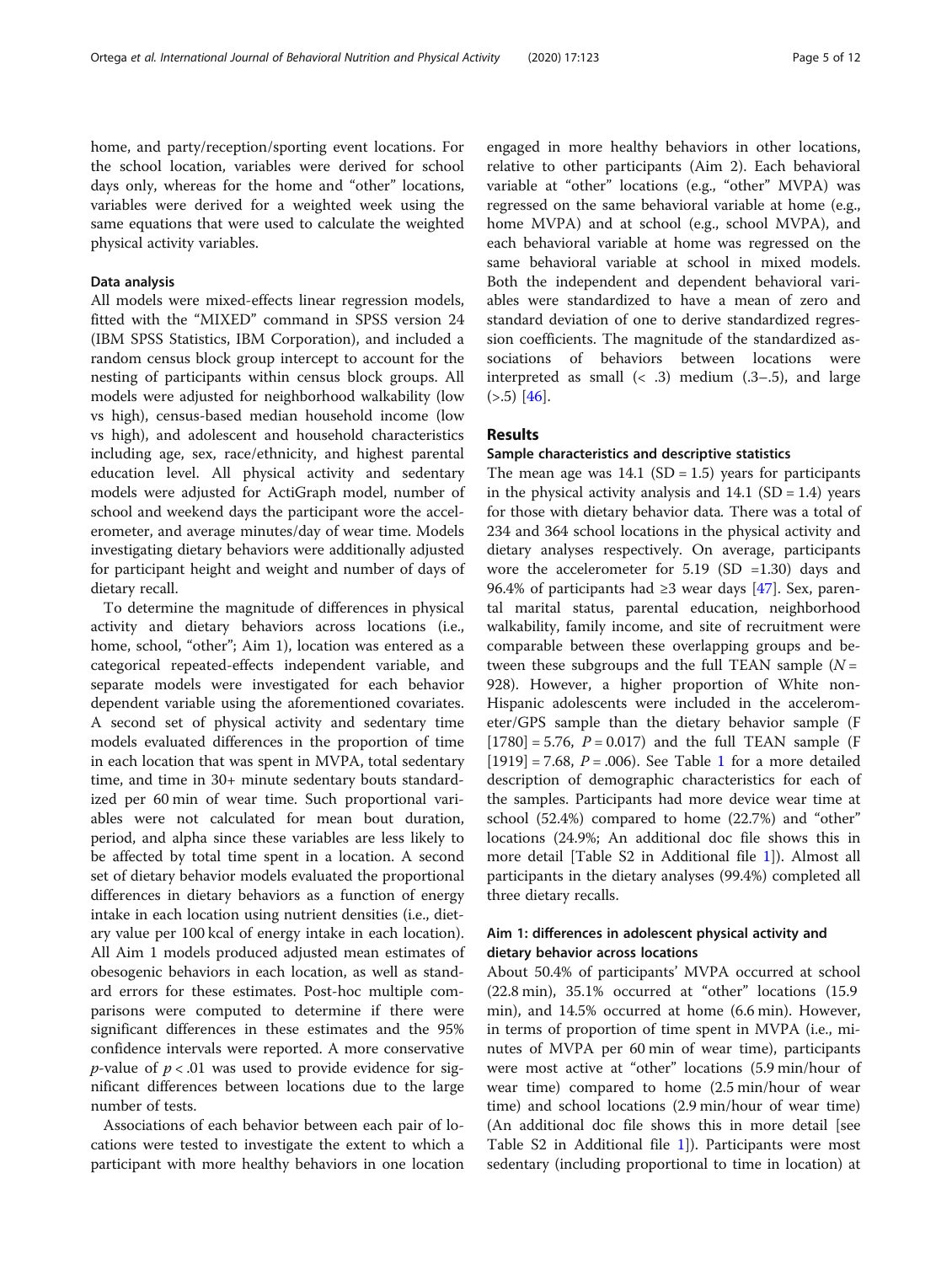|                                        | Physical activity sample |                | Diet sample |                |
|----------------------------------------|--------------------------|----------------|-------------|----------------|
|                                        | N                        | Mean (SD) or % | N           | Mean (SD) or % |
| Age                                    | 472                      | 14.12 (1.47)   | 789         | 14.07 (1.41)   |
| Sex                                    |                          |                |             |                |
| Male                                   | 233                      | 49.4           | 393         | 49.8           |
| Female                                 | 239                      | 50.6           | 396         | 50.2           |
| Race/Ethnicity                         |                          |                |             |                |
| Non-white or Hispanic                  | 135                      | 28.7           | 271         | 34.7           |
| White, non-Hispanic                    | 335                      | 71.3           | 511         | 65.3           |
| Parent's Marital Status                |                          |                |             |                |
| Married or living with partner         | 391                      | 83.0           | 656         | 83.5           |
| Not married or living with partner     | 80                       | 17.0           | 130         | 16.5           |
| Parental Education                     |                          |                |             |                |
| Completion of college degree or higher | 351                      | 74.7           | 595         | 75.4           |
| Other                                  | 119                      | 25.3           | 191         | 24.2           |
| Neighborhood Walkability               |                          |                |             |                |
| Low walkability                        | 257                      | 54.4           | 401         | 50.8           |
| High walkability                       | 215                      | 45.6           | 388         | 49.2           |
| Approximate Annual Household Income    |                          |                |             |                |
| $<$ \$50,000                           | 67                       | 14.7           | 101         | 13.4           |
| $$50,000 - $100,000$                   | 176                      | 38.7           | 312         | 41.4           |
| $\geq$ \$100,000                       | 212                      | 46.6           | 341         | 45.2           |
| Site                                   |                          |                |             |                |
| Baltimore, MD-Washington, DC           | 228                      | 48.3           | 425         | 53.9           |
| Seattle-King County, WA                | 244                      | 51.7           | 364         | 46.1           |

#### <span id="page-5-0"></span>Table 1 Participant and study characteristics

school and proportionally least active at home compared to school and "other" locations. Additionally, time in 30+ minute sedentary bouts (including proportional to time in location) and mean bout duration were the highest, and alpha was the lowest, when participants were at school as compared to home and "other" locations. The period between sedentary bouts was lowest at home compared to school and "other" locations.

Regarding dietary behaviors, 61.1% of participants' daily energy intake occurred at home (1293.0 kcal) and 25.2% at school (533.0 kcal), with the remaining 13.7% occurring at "other" locations (289.5 kcal) (An additional doc file shows this in more detail [see Table S3 in Additional file [2\]](#page-9-0)). At "other" locations, restaurants/fast food/delis comprised 37.7% of the meals, friends' houses comprised 24.3%, and sources such as other people's homes and events comprised the remainder. Daily grams of added sugar intake and daily grams of fiber were proportionately the least favorable (i.e., nutritionally poorer per 100 kcal of energy intake) at "other" locations compared to home and school locations. Daily servings of fruit and vegetables and daily servings of whole grains were proportionately less nutritionally favorable at

"other" locations compared to at school, but not at home. Daily number of high calorie beverages was proportionately greater at "other" locations compared to at home, but not at school. Daily calories from fat and saturated fat were proportionally greater at "other" locations compared to at home and at school. For example, the percent of calories consumed from fat was 32.0, 28.9 and 32.4% for the school, home and "other" locations respectively. The daily number of sweet and savory snacks consumed was proportionately the highest at school compared to at home, but not at "other" locations. Sodium intake was proportionally comparable across locations.

# Aim 2: school-home, school-other, and home-other associations of adolescent physical activity and dietary behavior

The magnitude of associations of each physical activity and dietary behavior variable between pairs of locations, as indicated by standardized regression coefficients, was small ( $\beta$ s < .3) for 93% of the associations and moderate  $(\beta s = .3 - .5)$  for 7% of the associations (Table [2\)](#page-6-0). Physical activity, sedentary time, prolonged sedentary time, mean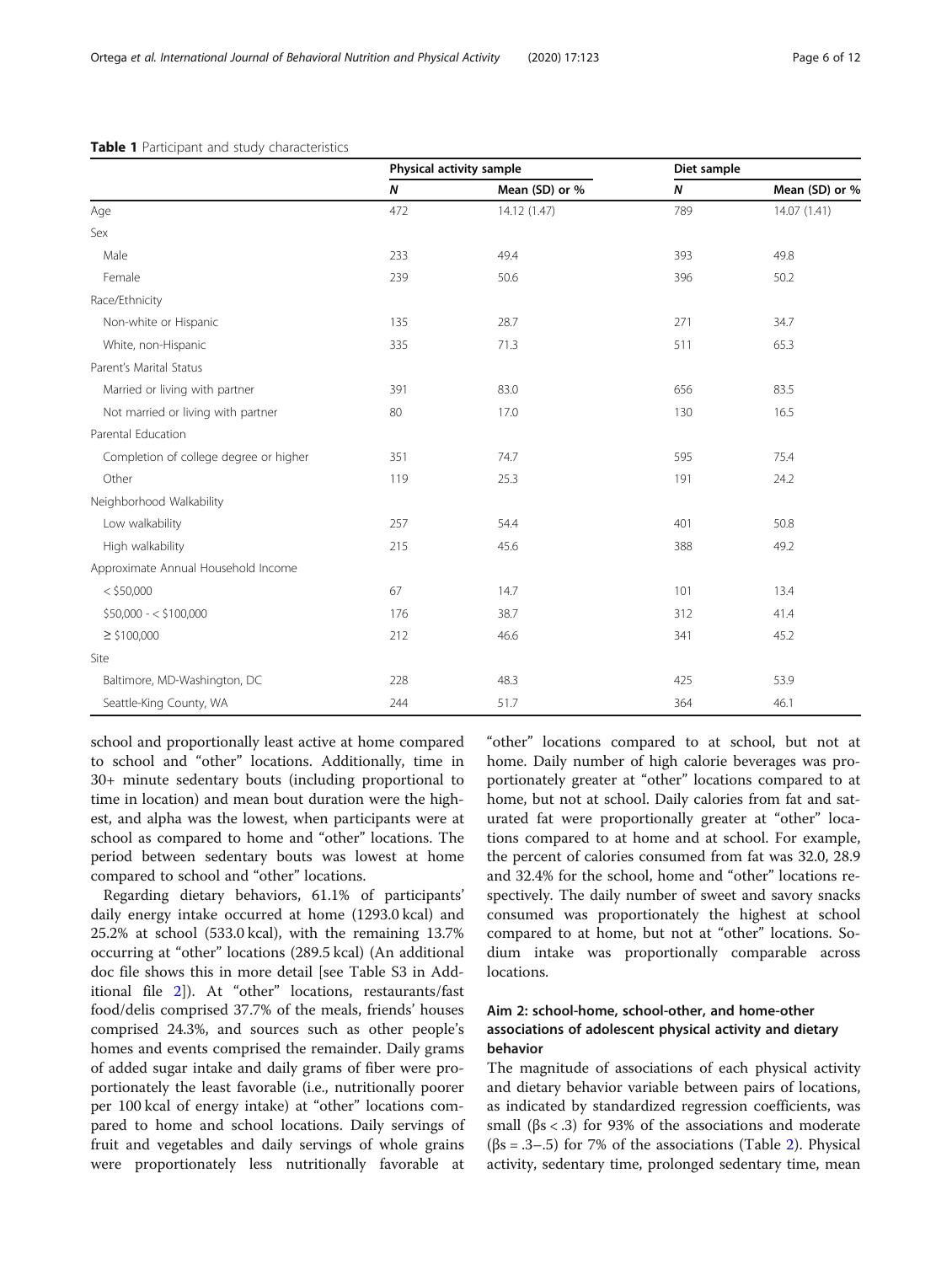#### <span id="page-6-0"></span>Table 2 Associations of adolescent physical activity and dietary behavior between locations

|                                              | $β$ [95% CI]                           |                                         |                                       |
|----------------------------------------------|----------------------------------------|-----------------------------------------|---------------------------------------|
|                                              | School <sup>a</sup> -home <sup>b</sup> | School <sup>a</sup> -other <sup>b</sup> | Home <sup>b</sup> -other <sup>b</sup> |
| Physical activity variables                  |                                        |                                         |                                       |
| MVPA, minutes/day                            | $0.17*$ [0.10, 0.27]                   | $0.16*$ [0.08, 0.25]                    | $0.06$ $[-0.03, 0.16]$                |
| Sedentary time, minutes/day                  | $0.11*$ [0.06, 0.15]                   | $0.16*$ [0.11, 0.22]                    | $0.21*$ [0.09, .034]                  |
| Time in 30+ min sedentary bouts, minutes/day | $0.10$ $[0.01, 0.20]$                  | $0.13*$ [0.03, 0.23]                    | $0.10$ [< 0.001, 0.20]                |
| Mean bout duration, minutes/day              | $0.06$ $[-0.003, 0.12]$                | $0.20*$ [0.12, 0.28]                    | $0.17*$ [0.05, 0.30]                  |
| Period, minutes/day                          | $0.30*$ [0.18, 0.34]                   | $0.13$ $[0.03, 0.22]$                   | $0.26*$ [0.15, 0.36]                  |
| Alpha                                        | $0.02$ [ $-0.07$ , $0.12$ ]            | $0.15*$ [0.06,0 .23]                    | $0.08$ $[-0.02, 0.18]$                |
| Dietary variables                            |                                        |                                         |                                       |
| Added sugar, grams                           | $0.17*$ $[0.04, 0.29]$                 | $0.05$ [ $-0.01$ , 0.11]                | $0.03$ $[-0.003, 0.06]$               |
| Sodium, mg                                   | $0.18*$ [0.06, 0.30]                   | $0.04$ $[-0.02, 0.09]$                  | $0.05*$ [0.02, 0.08]                  |
| Fruits and vegetables, servings              | $0.31*$ [0.12, 0.42]                   | $0.02$ $[-0.05, 0.08]$                  | $0.02$ [ $-0.02$ , 0.06]              |
| High calorie beverages, number               | $0.22*$ [0.12, 0.34]                   | $-0.01$ [ $-0.06, 0.04$ ]               | $0.08*$ [0.04, 0.11]                  |
| Sweet and savory snacks, number              | $0.10$ $[0.01, 0.20]$                  | $0.03$ $[-0.01, 0.07]$                  | $0.03$ $[-0.004, 0.05]$               |
| Whole grains, servings                       | $0.23*$ [0.12, 0.33]                   | $0.07*$ $[0.04, 0.09]$                  | $0.03$ $[-0.001, 0.03]$               |
| Fiber, grams                                 | $0.52*$ [0.38, 0.65]                   | $0.09*$ [0.05, 0.13]                    | $0.04*$ [0.03, 0.07]                  |
| Fat calories, kcal                           | $0.11$ $[-0.01, 0.23]$                 | $0.04$ $[-0.02, 0.09]$                  | $0.04$ $[0.001, 0.08]$                |
| Saturated fat calories, kcal                 | $0.23*$ [0.10, 0.36]                   | $-0.01$ [ $-0.07, 0.04$ ]               | $0.04$ $[0.003, 0.07]$                |

β = standardized regression coefficients with both the independent and dependent variables standardized to have a mean of zero and standard deviation of 1 Second variable in column (Variable1-Variable2) represents the dependent variable

All models adjusted for participant age, sex, race/ethnicity, parent education, and study design factors. Physical activity variables were additionally adjusted for time spent at each location, accelerometer model, number of days of accelerometer wear, number of school days, and accelerometer wear time. Dietary variables were additionally adjusted for participant height, weight, number of days of dietary recall, and energy intake at each location <sup>a</sup>On school days only

<sup>b</sup>Calculated for a weighted week (weekdays\*5 + weekend days\*2)/7

 $*p < .01$ 

bout duration, and period were more strongly associated between locations, while alpha was generally less strongly associated between locations. The magnitudes of associations among physical activity and sedentary variables between locations were similar for each pair of locations, but differences were observed within the dietary behaviors. For example, dietary behaviors were more strongly associated between the school and home locations than between the school and "other", and home and "other" locations. Sodium, fruits and vegetable servings, number of high calorie beverages, whole grains, fiber, diet quality, and fat calories were more strongly associated between locations than added sugar intake, sweet and savory snacks, and fat calories consumed.

# **Discussion**

The current study investigated the relative contribution of home, school, and "other" locations to physical activity, sedentary time, and dietary behaviors in adolescents. The main findings were that adolescents' physical activity and dietary behaviors differed based on the location/ environment they were in. These findings suggest that health behaviors of adolescents vary by the environments in which they spend time, supporting a hypothesis

of partial environmental determination of behavior in addition to intrapersonal determination  $[10]$  $[10]$  $[10]$ . The home and school locations appeared to support lower amounts of physical activity and greater total sedentary time, but healthier diets in adolescents, on average, as compared to "other" locations. The school location specifically appeared to support greater prolonged bouts of sedentary time and mean bout durations, as well as potentially less-healthy snacking. The mostly small associations of health behaviors between locations provided additional support for the notion that location-based factors play a major role in adolescents' health behaviors. If individual factors were strong, such as preferences and motivation, substantial correlations of behaviors across locations would be expected. The overall pattern of results reinforces the notion that health behavior interventions should consider that healthy eating and active living opportunities differ by setting type. One implication is that distinct intervention strategies are likely needed in each location and combining strategies to support health behaviors in multiple locations is likely to be most effective.

Youth are recommended to obtain ≥60 min of daily MVPA, and schools are recommended to provide ≥30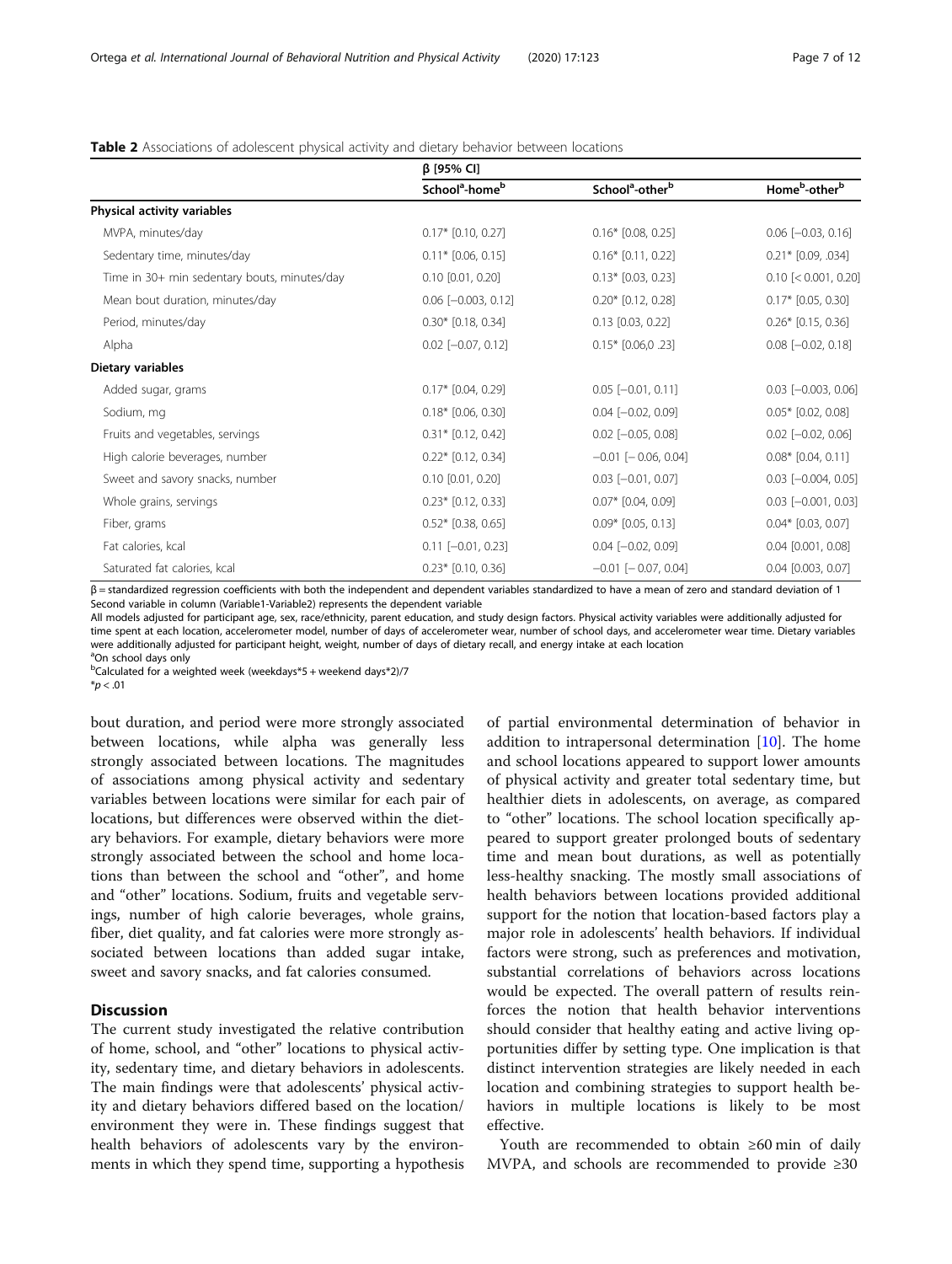min of MVPA during school [\[48](#page-10-0), [49\]](#page-10-0). This study found that on average, adolescents obtained approximately 20 min of MVPA at school, which is only one-third of the recommended amounts of daily MVPA and two-thirds of the recommended amounts of school MVPA. This finding was also shown in a previous study in this sample focusing on MVPA [\[13](#page-9-0)]. However, the more refined methods used in this current paper (i.e., requiring a minimum amount of time to be spent in a location to derive MVPA in that location) showed that adolescents were proportionally least active at home rather than at school. Thus, though adolescents spend large amounts of time at home and school, they appear to engage in very low levels of MVPA in both of these locations, particularly when compared to "other" locations. These results are in agreement with similar studies and suggest that efforts are needed to increase adolescents' physical activity both during and outside of school [[11,](#page-9-0) [13](#page-9-0)–[17\]](#page-10-0). Numerous school-based approaches exist for supporting physical activity at school, including quality physical education, beforeand after-school physical activities, and classroombased physical activity [\[50](#page-10-0)].

The present study was among the first to investigate sedentary time and patterns across locations. Present findings indicated that schools not only support a high amount of total sedentary time, approximately 40 min per hour, they also support adolescents to be sedentary for long periods without interruption (i.e., more prolonged bouts). Though evidence about the relation of prolonged sedentary bouts to health outcomes in youth is equivocal [\[51](#page-10-0)–[53\]](#page-10-0), there are some studies linking prolonged sedentary patterns with higher weight status and cardiometabolic risk [[21\]](#page-10-0). School teaching models for which longer sedentary durations are thought to facilitate learning may inadvertently contribute to obesogenic outcomes. In contrast, multiple studies have documented the benefits of light activity and MVPA on learning and classroom behavior [[54,](#page-10-0) [55\]](#page-10-0). Taken together, these findings suggest that school-based strategies to reduce prolonged sedentary time are warranted. Such strategies are likely to involve modifications to school environments and policies. Active classroom programs [[56\]](#page-10-0) and active school design guidelines [[57](#page-10-0)] exist for promoting physical activity and reducing sedentary time at school, such as organizing classroom furniture to allow for greater movement. Additional research supports larger classroom sizes, standing desks, and other ergonomically-friendly furniture to support movement [[57\]](#page-10-0). Teachers may also need to adapt their teaching practices to support frequent interruptions from sedentary time. With regards to home sedentary time, screen time is likely a large and increasing driver [[58\]](#page-10-0) and

multilevel intervention strategies are likely needed that reduce screen time as well as incorporate standing and movement into screen-based activities [\[59](#page-10-0)].

Generally, more-favorable dietary behaviors were most evident at home and school, while poorer (more obesogenic) dietary behaviors were most evident in "other" locations. Adolescents may have greater access to healthier foods and less autonomy when at home and school as compared to "other" locations, partly due to greater parental involvement in food availability and feeding at home as well as improvements in national nutrition standards for healthier lunches at school [\[30](#page-10-0), [60](#page-11-0)]. Limited availability of healthy food options at "other" locations in conjunction with adolescents having greater autonomy over their food choices in these locations may confer risk for obesogenic dietary behaviors at "other" locations. Access to vending machines or unhealthy à la carte food options may have contributed to higher rates of unhealthy snacking in school locations [[25](#page-10-0), [61](#page-11-0)]. Policies and practices that target the elimination, replacement, or reduction of these unhealthy food options at school might mitigate these behaviors in this location. Given that the "other" location included any setting outside the home and school (e.g., restaurants, fast food places, and friends' houses), various specific locations likely impacted dietary behaviors differently, but these differences were not investigated in the current study. However, most meals in "other" locations occurred at restaurants/fast foods/delis, which can often provide greater unhealthy and limited healthy food options as compared to home  $[26-28]$  $[26-28]$  $[26-28]$  $[26-28]$  $[26-28]$ . It may prove beneficial to support adolescents to improve their skills for engaging in healthy eating behaviors when they are away from home and school (e.g., bringing healthy snacks with them, choosing nutritious food options at restaurants).

The mostly small associations of health behaviors between each pair of locations suggests little carryover of health behaviors from one location to another. In other words, adolescents who were more healthful (than their peers) in one location were not necessarily more healthful in other locations, and knowing someone's health behaviors in one location did not allow strong predictions of their behaviors in another location. The potential exception to this was higher associations between the home and school locations for some of the dietary behaviors. This could reflect adolescents bringing food from home to consume at school. Nonetheless, an individual's propensity towards a health-promoting or health-compromising behavior may be better understood by recognizing the context of the location in which it occurs than by only considering characteristics of the individual. This also suggests that environmental factors may undermine health promotion efforts in some locations. Such factors in relation to diet include health-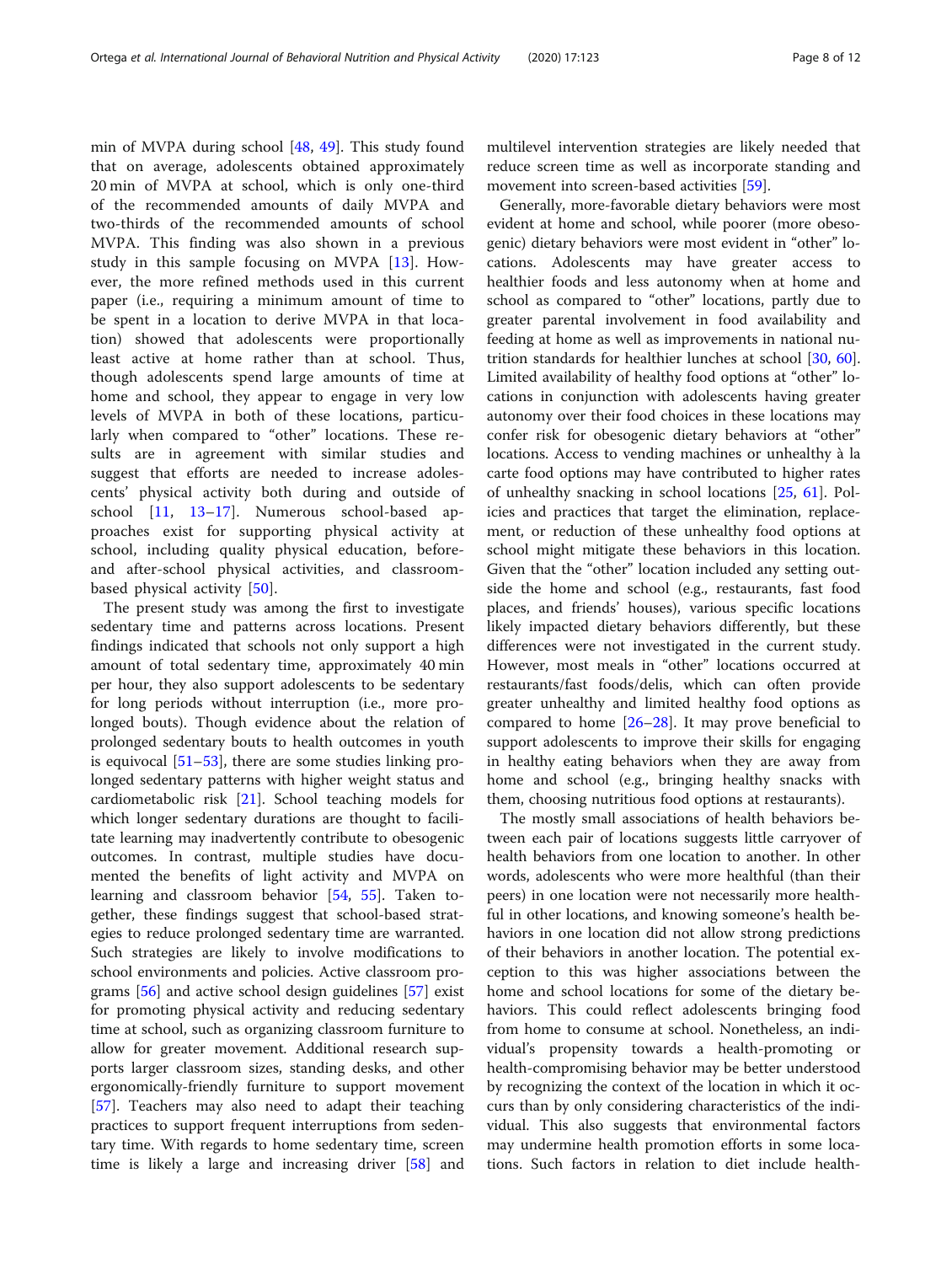compromising marketing or messages (e.g., fast food advertisements) [[62\]](#page-11-0) and in relation to physical activity include a lack of opportunities (e.g., physical education) or resources (e.g., sidewalks), all of which have important policy implications.

## Limitations and future directions

This study was strengthened by its use of devicemeasured data via accelerometry and GPS to quantify the magnitude of differences in physical activity and sedentary time across locations. Requiring only 2 days of accelerometer data may not have captured a representation of all participant's activity. However, the inclusion of ≥1 weekday and ≥ 1 weekend day was likely to improve the activity estimates, and most (96.4%) participants had ≥3 days of data which has been shown to provide reliable estimates of habitual activity [\[47](#page-10-0)]. While criteria were set forth to address GPS satellite interference (e.g., large buffers, up to 2 epochs allowed outside of the location before breaking up a bout), it is possible that errant GPS scatter may have incorrectly recorded a participant's physical activity in the wrong location. Future studies could consider additional strategies to test the impact of and to minimize GPS error. All dietary variables were based on participant recall, potentially limiting the quality of these data, though the dietary measures used were among the most valid of available options [[42](#page-10-0)–[44\]](#page-10-0). Another limitation was that locationspecific dietary behaviors were categorized by the location in which meals were consumed, so it was not possible to compare school lunches to home-prepared lunches eaten at school. Since the "other" location was broadly defined, limited inferences can be made about the specific sources (e.g., transport/trips, restaurants, gyms, parks, friend's houses, work centers, etc.) influencing health behaviors in "other" locations. Transport between locations was included in the "other" location so time in active transportation may have contributed to greater MVPA in this location. This inclusion limits conclusions regarding the effect of "other" locations on physical activity/sedentary time since transportation is not a location. Although physical activity was higher and dietary behaviors poorer in "other" locations, the specific "other" locations that supported more physical activity/ less sedentary time and less healthy diets were likely different (e.g., recreation areas vs. food outlets). This study was limited by a lack of information on the details of the locations within the "other" category. However, a previous study showed that a large portion of the "other" category comprises the home and school neighborhood (including active transport  $[63]$  $[63]$ ), particularly in regard to MVPA (53% of "other" location MVPA occurred in the home or school neighborhood) [[13\]](#page-9-0). Still, future research should aim to parse out the specific locations within the

"other" category that support physical activity and healthy dietary behaviors to better inform locationtailored interventions.

Present findings do not suggest these locations cause healthy versus obesogenic behaviors. Rather, present findings highlight critical locations in which adolescents more often exhibit obesogenic behaviors via associative and comparative analyses. It's also important to recognize the potential of selective daily mobility, which refers to the notion that individuals seek out certain locations for various reasons  $[64]$ . In the present study, mobility bias may be particularly relevant to the "other" location. For example, adolescents who are more active may deliberately seek out parks to exercise, and thus the location may be supportive of physical activity because it fulfills the desire the exercise rather than actually influencing the participant to exercise. However, in this example, the location (park) still appears to be important to supporting health because it is unknown if the exercise would have occurred without the park. Although the present study aimed to investigate differences in behaviors across locations, there was substantial variation within location (across participants) which could be explained by individual psychosocial differences as well as likely variation in environmental features within these locations (e.g., schools with different healthy and unhealthy food access) and/or context-specific psychosocial factors, warranting future research. For instance, an adolescent's motivation, self-efficacy, and social support to engage in healthy or unhealthy behaviors may differ across locations and in response to environmental features within a location. With further setting-specific research, future interventions can be tailored to the specific environment as well as individualized based on adolescent psychosocial factors.

# Conclusions

Adolescent physical activity and dietary behaviors differed across home, school, and "other" locations. School settings may contribute to adolescents being more sedentary than they might be otherwise. "Other" locations were related to more physical activity but less-healthful dietary behaviors. Present findings indicate that adolescents' health behaviors should be considered in the context of their location. Health promotion programs and health behavior interventions should therefore include location-specific strategies to maximize healthy decisionmaking within each of the many locations where adolescents spend large amounts of time. Future studies should examine the interplay between individual-level factors, environmental factors, and specific locations in impacting obesogenic health behaviors to further refine location-targeted health behavior interventions.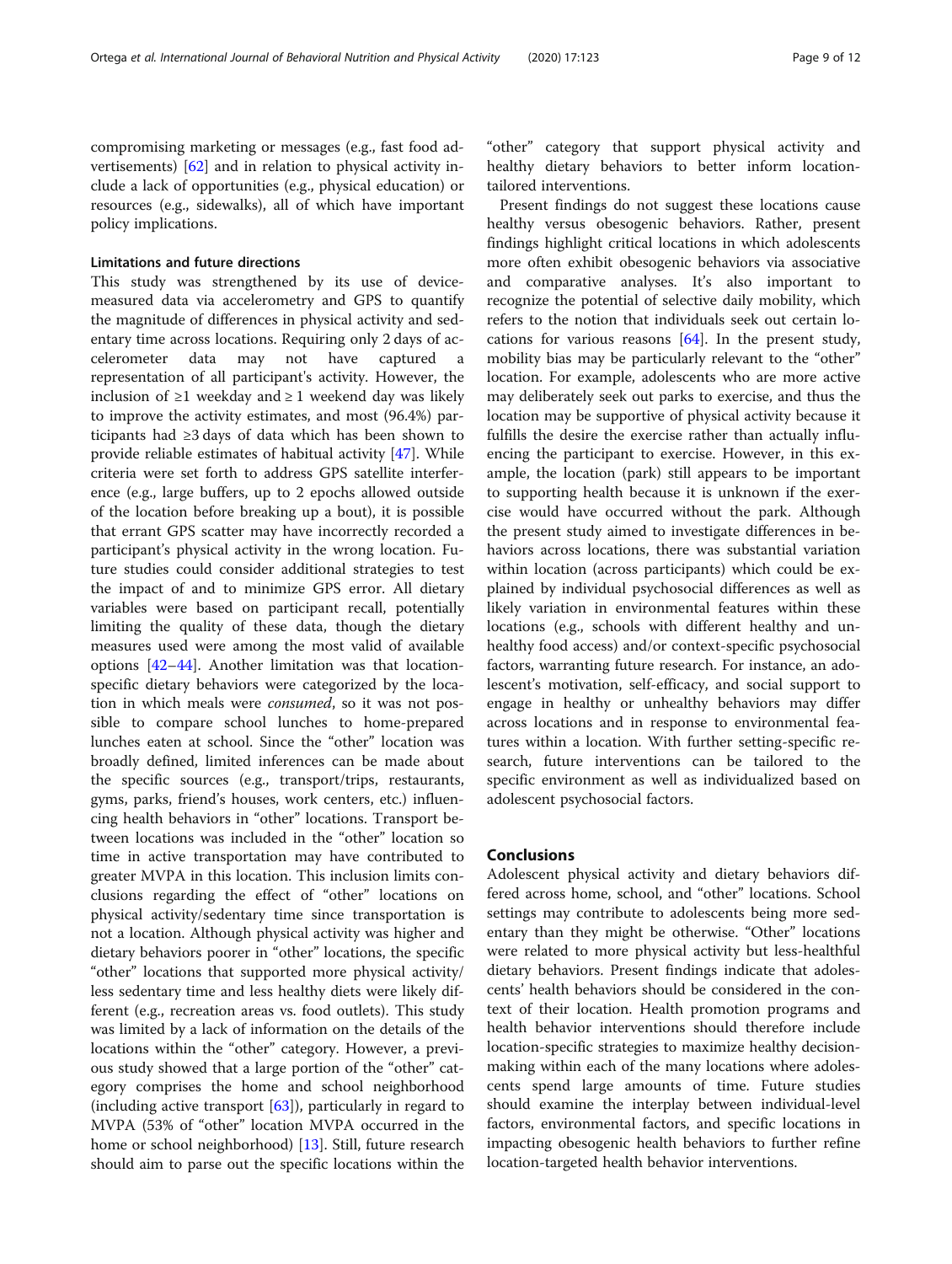# <span id="page-9-0"></span>Supplementary information

Supplementary information accompanies this paper at [https://doi.org/10.](https://doi.org/10.1186/s12966-020-01027-1) [1186/s12966-020-01027-1](https://doi.org/10.1186/s12966-020-01027-1).

Additional file 1: Table S2. Differences in physical activity behaviors across school, home, and other locations.

Additional file 2: Table S3. Differences in dietary behaviors across school, home, and other locations.

Additional file 3. Title of data: STROBE-nut Statement-checklist of items that should be included in reports of observational studies. Description of data: Includes STROBE-nut Checklist for the study.

#### Abbreviations

US: United States; GPS: Global positioning system; MVPA: Moderate-tovigorous physical activity; PALMS: Personal activity and location measurement system; TEAN: Teen environment and neighborhood

#### Acknowledgements

None.

# Authors' contributions

AO, CB, CC, RPS and JAC conceptualized the aims; AO, CB, and JAC drafted the initial manuscript; DS and SC provided expertise on the dietary measures; AP and CS assisted with data processing; AO, JAC, and VSS carried out the statistical analyses; JK, BES, LDF, KG, TLC, and JFS conceptualized and designed the TEAN study and created GIS spatial data layers on the built and natural environment; JS assisted with the GPS analyses; KLC coordinated and supervised data collection; and all authors critically reviewed and approved the final manuscript as submitted.

#### Funding

This study was funded by NIH grants HL083454 (project design, data collection) and HD096097 (paper conceptualization, secondary data analysis, writing). The funder had no role in the study design and implementation, data collection and analysis, interpretation of the results, manuscript preparation, or decision to publish.

#### Availability of data and materials

The data and research materials can be obtained by contacting the third and last author of this paper.

#### Ethics approval and consent to participate

This study was approved by the sponsoring institution's human subjects' protection committee (San Diego State University and University of California, San Diego Human Research Protections Program; IRB protocol #1294). All parents or legal caregivers of the adolescent participants provided informed consent to participate and all adolescent participants provided informed assent to participate.

#### Consent for publication

Not applicable.

#### Competing interests

LDF owns Urban Design 4 Health, Inc. and performed the work on this project as a contractor. JFS receives royalties and honoraria from Gopher Sport Inc. and the San Diego State University Research Foundation related to SPARK physical activity programs. All other authors (AO, CB, CC, VS, AP, CS, RPS, DS, SC, TLC, BES, KG, LDF, KLC, JK JS, JFS, JAC) have no conflicts of interest to declare.

# Author details

<sup>1</sup>Clinical Child Psychology Program and Schiefelbusch Institute for Life Span Studies, University of Kansas, 1000 Sunnyside Avenue, Lawrence, Kansas, USA. <sup>2</sup> Center for Children's Healthy Lifestyles and Nutrition, Children's Mercy Kansas City, 610 E. 22nd Street, Kansas City, MO, USA. <sup>3</sup>Biostatistics & Epidemiology, Health Services & Outcomes Research, Children's Mercy Kansas City, Kansas City, MO, USA. <sup>4</sup> School of Medicine, University of Missouri-Kansas City, Kansas City, USA. <sup>5</sup>Department of Dietetics and Nutrition, University of Kansas Medical Center, Kansas City, Kansas, USA. <sup>6</sup>Department of

Rehabilitation, Exercise and Nutrition Sciences, College of Allied Health Sciences, University of Cincinnati, Cincinnati, OH, USA. <sup>7</sup>Department of Family Medicine and Public Health, University of California San Diego, San Diego, California, USA. <sup>8</sup>Department of Pediatrics, University of Washington & Seattle Children's Research Institute, Seattle, Washington, USA. <sup>9</sup>Perelman School of Medicine and School of Nursing, University of Pennsylvania, Philadelphia, PA, USA. <sup>10</sup>School of Community and Regional Planning, University of British Columbia, Vancouver, British Columbia, Canada. 11Department of Sports Science and Clinical Biomechanics, University of Southern Denmark, Odense, Denmark. 12Mary MacKillop Institute for Health Research, Australian Catholic University, Melbourne, Australia.

#### Received: 18 May 2020 Accepted: 16 September 2020 Published online: 29 September 2020

#### References

- 1. Hales CM, Carroll MD, Fryar CD, Ogden CL. Prevalence of obesity among adults and youth: United States, 2015-2016. NCHS Data Brief. 2017;288:1–8 [http://www.ncbi.nlm.nih.gov/pubmed/29155689.](http://www.ncbi.nlm.nih.gov/pubmed/29155689) Accessed September 27, 2019.
- 2. National Physical Activity Plan Alliance. The 2018 United States report card on physical activity for children and youth. Washington, DC; 2018.
- 3. Gu X, Tucker KL. Dietary quality of the US child and adolescent population: trends from 1999 to 2012 and associations with the use of federal nutrition assistance programs. Am J Clin Nutr. 2017;105(1):194–202. [https://doi.org/10.](https://doi.org/10.3945/ajcn.116.135095) [3945/ajcn.116.135095](https://doi.org/10.3945/ajcn.116.135095).
- 4. Llewellyn A, Simmonds M, Owen CG, Woolacott N. Childhood obesity as a predictor of morbidity in adulthood: a systematic review and meta-analysis. Obes Rev. 2016;17(1):56–67. [https://doi.org/10.1111/obr.12316.](https://doi.org/10.1111/obr.12316)
- 5. Inge TH, King WC, Jenkins TM, et al. The effect of obesity in adolescence on adult health status. Pediatrics. 2013;132(6):1098–104. [https://doi.org/10.1542/](https://doi.org/10.1542/peds.2013-2185) [peds.2013-2185](https://doi.org/10.1542/peds.2013-2185).
- 6. Goran MI, Ball GDC, Cruz ML. Cardiovascular endocrinology 2: obesity and risk of type 2 diabetes and cardiovascular disease in children and adolescents. J Clin Endocrinol Metab. 2003;88(4):1417–27. [https://doi.org/10.](https://doi.org/10.1210/jc.2002-021442) [1210/jc.2002-021442.](https://doi.org/10.1210/jc.2002-021442)
- 7. Winpenny EM, van Sluijs EMF, White M, Klepp KI, Wold B, Lien N. Changes in diet through adolescence and early adulthood: longitudinal trajectories and association with key life transitions. Int J Behav Nutr Phys Act. 2018; 15(1):86. <https://doi.org/10.1186/s12966-018-0719-8>.
- 8. Biddle SJH, Pearson N, Ross GM, Braithwaite R. Tracking of sedentary behaviours of young people: a systematic review. Prev Med (Baltim). 2010; 51(5):345. [https://doi.org/10.1016/j.ypmed.2010.07.018.](https://doi.org/10.1016/j.ypmed.2010.07.018)
- 9. Telama R. Tracking of physical activity from childhood to adulthood: a review. Obes Facts. 2009;2(3):187–95. [https://doi.org/10.1159/000222244.](https://doi.org/10.1159/000222244)
- 10. Sallis JF, Owen N, Fisher E. Ecological models of health behavior. In: Glanz K, Rimer BK, Viswanath K, editors. Health behavior: theory, research, and practice. 5th ed. San Francisco: Jossey-Bass; 2015. p. 43–64.
- 11. Brazendale K, Beets MW, Weaver RG, et al. Understanding differences between summer vs. school obesogenic behaviors of children: the structured days hypothesis. Int J Behav Nutr Phys Act. 2017;14(1):1. [https://](https://doi.org/10.1186/s12966-017-0555-2) [doi.org/10.1186/s12966-017-0555-2.](https://doi.org/10.1186/s12966-017-0555-2)
- 12. Júdice PB, Silva AM, Berria J, Petroski EL, Ekelund U, Sardinha LB. Sedentary patterns, physical activity and health-related physical fitness in youth: a cross-sectional study. Int J Behav Nutr Phys Act. 2017;14(1):1. [https://doi.org/](https://doi.org/10.1186/s12966-017-0481-3) [10.1186/s12966-017-0481-3](https://doi.org/10.1186/s12966-017-0481-3).
- 13. Carlson JA, Schipperijn J, Kerr J, et al. Locations of physical activity as assessed by GPS in young adolescents. Pediatrics. 2016;137(1):1. [https://doi.](https://doi.org/10.1542/peds.2015-2430) [org/10.1542/peds.2015-2430](https://doi.org/10.1542/peds.2015-2430).
- 14. Klinker CD, Schipperijn J, Christian H, Kerr J, Ersbøll AK, Troelsen J. Using accelerometers and global positioning system devices to assess gender and age differences in children's school, transport, leisure and home based physical activity. Int J Behav Nutr Phys Act. 2014;11(1):8. [https://doi.org/10.](https://doi.org/10.1186/1479-5868-11-8) [1186/1479-5868-11-8.](https://doi.org/10.1186/1479-5868-11-8)
- 15. Rainham DG, Bates CJ, Blanchard CM, Dummer TJ, Kirk SF, Shearer CL. Spatial classification of youth physical activity patterns. Am J Prev Med. 2012;42(5):e87–96. [https://doi.org/10.1016/j.amepre.2012.02.011.](https://doi.org/10.1016/j.amepre.2012.02.011)
- 16. Jones AP, Coombes EG, Griffin SJ, van Sluijs EMF. Environmental supportiveness for physical activity in English schoolchildren: a study using global positioning systems. Int J Behav Nutr Phys Act. 2009;6. [https://doi.](https://doi.org/10.1186/1479-5868-6-42) [org/10.1186/1479-5868-6-42.](https://doi.org/10.1186/1479-5868-6-42)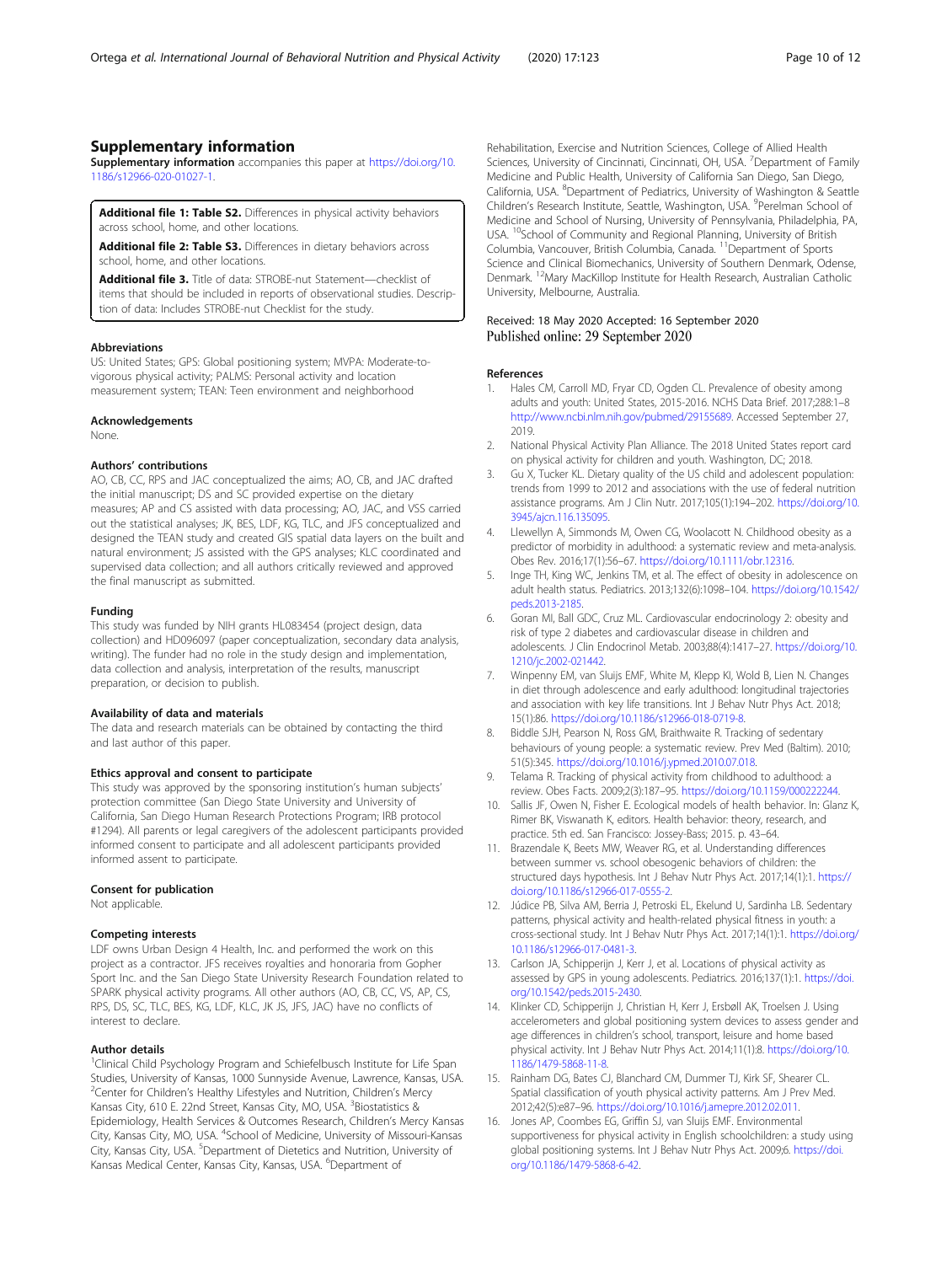- <span id="page-10-0"></span>17. Dunton GF, Whalen CK, Jamner LD, Floro JN. Mapping the social and physical contexts of physical activity across adolescence using ecological momentary assessment. Ann Behav Med. 2007;34(2):144–53. [https://doi.org/](https://doi.org/10.1007/BF02872669) [10.1007/BF02872669.](https://doi.org/10.1007/BF02872669)
- 18. Cardon G, De Clercq D, De Bourdeaudhuij I, Breithecker D. Sitting habits in elementary schoolchildren: a traditional versus a "moving school.". Patient Educ Couns. 2004;54(2):133–42. [https://doi.org/10.1016/S0738-](https://doi.org/10.1016/S0738-3991(03)00215-5) [3991\(03\)00215-5](https://doi.org/10.1016/S0738-3991(03)00215-5).
- 19. Carson V, Wong SL, Winkler E, Healy GN, Colley RC, Tremblay MS. Patterns of sedentary time and cardiometabolic risk among Canadian adults. Prev Med (Baltim). 2014;65:23–7. [https://doi.org/10.1016/j.ypmed.2014.04.005.](https://doi.org/10.1016/j.ypmed.2014.04.005)
- 20. Colley RC, Garriguet D, Adamo KB, et al. Physical activity and sedentary behavior during the early years in Canada: a cross-sectional study. Int J Behav Nutr Phys Act. 2013;10:1. [https://doi.org/10.1186/1479-5868-10-54.](https://doi.org/10.1186/1479-5868-10-54)
- 21. Saunders TJ, Tremblay MS, Mathieu MÈ, et al. Associations of sedentary behavior, sedentary bouts and breaks in sedentary time with cardiometabolic risk in children with a family history of obesity. PLoS One. 2013;8(11):1. <https://doi.org/10.1371/journal.pone.0079143>.
- 22. Sallis JF, Glanz K. Physical activity and food environments: solutions to the obesity epidemic. Milbank Q. 2009;87(1):123–54. [https://doi.org/10.1111/j.](https://doi.org/10.1111/j.1468-0009.2009.00550.x) [1468-0009.2009.00550.x](https://doi.org/10.1111/j.1468-0009.2009.00550.x).
- 23. Glanz K, Sallis JF, Saelens BE, Frank LD. Healthy nutrition environments: concepts and measures. Am J Health Promot. 2005;19(5):330–3. [https://doi.](https://doi.org/10.4278/0890-1171-19.5.330) [org/10.4278/0890-1171-19.5.330](https://doi.org/10.4278/0890-1171-19.5.330).
- 24. Campbell KJ, Crawford DA, Salmon J, Carver A, Garnett SP, Baur LA. Associations between the home food environment and obesity-promoting eating behaviors in adolescence. Obesity. 2007;15(3):719–30. [https://doi.org/](https://doi.org/10.1038/oby.2007.553) [10.1038/oby.2007.553.](https://doi.org/10.1038/oby.2007.553)
- 25. Briefel RR, Wilson A, Gleason PM. Consumption of low-nutrient, energydense foods and beverages at school, home, and other locations among school lunch participants and nonparticipants. J Am Diet Assoc. 2009;109(2 Suppl):S79–90. [https://doi.org/10.1016/j.jada.2008.10.064.](https://doi.org/10.1016/j.jada.2008.10.064)
- 26. Taveras EM, Berkey CS, Rifas-Shiman SL, et al. Association of consumption of fried food away from home with body mass index and diet quality in older children and adolescents. Pediatrics. 2005;116(4):e518–24. [https://doi.org/10.](https://doi.org/10.1542/peds.2004-2732) [1542/peds.2004-2732](https://doi.org/10.1542/peds.2004-2732).
- 27. French SA, Story M, Neumark-Sztainer D, Fulkerson JA, Hannan P. Fast food restaurant use among adolescents. Int J Obes Relat Metab Disord. 2001; 25(12):1823–33.
- 28. Larson N, Neumark-Sztainer D, Laska MN, Story M. Young adults and eating away from home: associations with dietary intake patterns and weight status differ by choice of restaurant. J Am Diet Assoc. 2011;111(11):1696– 703. <https://doi.org/10.1016/j.jada.2011.08.007>.
- 29. Lachat C, Nago E, Verstraeten R, Roberfroid D, Van Camp J, Kolsteren P. Eating out of home and its association with dietary intake: a systematic review of the evidence. Obes Rev. 2012;13(4):329–46. [https://doi.org/10.](https://doi.org/10.1111/j.1467-789X.2011.00953.x) [1111/j.1467-789X.2011.00953.x.](https://doi.org/10.1111/j.1467-789X.2011.00953.x)
- 30. Couch SC, Glanz K, Zhou C, Sallis JF, Saelens BE. Home food environment in relation to children's dietquality and weight status. J Acad Nutr Diet. 2014; 114(10):1569–1579.e1. <https://doi.org/10.1016/j.jand.2014.05.015>.
- 31. Au LE, Rosen NJ, Fenton K, Hecht K, Ritchie LD. Eating school lunch is associated with higher diet quality among elementary school students. J Acad Nutr Diet. 2016;116(11):1817–24. [https://doi.org/10.1016/j.jand.2016.04.010.](https://doi.org/10.1016/j.jand.2016.04.010)
- 32. Sallis JF, Conway TL, Cain KL, et al. Neighborhood built environment and socioeconomic status in relation to physical activity, sedentary behavior, and weight status of adolescents. Prev Med (Baltim). 2018;110:47–54. [https://doi.org/10.1016/j.ypmed.2018.02.009.](https://doi.org/10.1016/j.ypmed.2018.02.009)
- 33. Wu J, Jiang C, Liu Z, Houston D, Jaimes G, McConnell R. Performances of different global positioning system devices for time-location tracking in air pollution epidemiological studies. Environ Health Insights. 2010;4:1. [https://](https://doi.org/10.4137/EHI.S6246) [doi.org/10.4137/EHI.S6246.](https://doi.org/10.4137/EHI.S6246)
- 34. Carlson JA, Mitchell TB, Saelens BE, et al. Within-person associations of young adolescents' physical activity across five primary locations: is there evidence of cross-location compensation? Int J Behav Nutr Phys Act. 2017; 14(1):50. <https://doi.org/10.1186/s12966-017-0507-x>.
- 35. Borner KB, Mitchell TB, Carlson JA, et al. Latent profile analysis of young adolescents' physical activity across locations on schooldays. J Transp Health. 2018;10:304–14. [https://doi.org/10.1016/j.jth.2018.05.010.](https://doi.org/10.1016/j.jth.2018.05.010)
- 36. Evenson KR, Catellier DJ, Gill K, Ondrak KS, McMurray RG. Calibration of two objective measures of physical activity for children. J Sports Sci. 2008;26(14): 1557–65. <https://doi.org/10.1080/02640410802334196>.
- 37. Trost SG, Loprinzi PD, Moore R, Pfeiffer KA. Comparison of accelerometer cut points for predicting activity intensity in youth. Med Sci Sports Exerc. 2011;43(7):1360–8. <https://doi.org/10.1249/MSS.0b013e318206476e>.
- 38. Edwardson CL, Gorely T. Epoch length and its effect on physical activity intensity. Med Sci Sports Exerc. 2010;42(5):928–34. [https://doi.org/10.1249/](https://doi.org/10.1249/MSS.0b013e3181c301f5) [MSS.0b013e3181c301f5](https://doi.org/10.1249/MSS.0b013e3181c301f5).
- Chastin SFM, Granat MH. Methods for objective measure, quantification and analysis of sedentary behaviour and inactivity. Gait Posture. 2010;31(1):82–6. [https://doi.org/10.1016/j.gaitpost.2009.09.002.](https://doi.org/10.1016/j.gaitpost.2009.09.002)
- 40. Chastin SFM, Winkler EAH, Eakin EG, et al. Sensitivity to change of objectively-derived measures of sedentary behavior. Meas Phys Educ Exerc Sci. 2015;19(3):138–47. [https://doi.org/10.1080/1091367X.2015.1050592.](https://doi.org/10.1080/1091367X.2015.1050592)
- 41. University of Minnesota Nutrition Coordinating Center. Nutrition data system for research; 2016.
- 42. Jonnalagadda SS, Mitchell DC, Smiciklas-Wright H, et al. Accuracy of energy intake data estimated by a multiple-pass, 24-hour dietary recall technique. J Am Diet Assoc. 2000;100(3):1. [https://doi.org/10.1016/S0002-](https://doi.org/10.1016/S0002-8223(00)00095-X) [8223\(00\)00095-X](https://doi.org/10.1016/S0002-8223(00)00095-X).
- 43. Tran K, Johnson RK, Soultanakis RP, Matthews DE. In-person vs telephoneadministered multiple-pass 24-hour recalls in women: validation with doubly labeled water. J Am Diet Assoc. 2000;100(7):777–83. [https://doi.org/](https://doi.org/10.1016/S0002-8223(00)00227-3) [10.1016/S0002-8223\(00\)00227-3.](https://doi.org/10.1016/S0002-8223(00)00227-3)
- 44. Lytle LA, Nichaman MZ, Obarzanek E, et al. Validation of 24-hour recalls assisted by food records in third-grade children. J Am Diet Assoc. 1993; 93(12):1431–6. [https://doi.org/10.1016/0002-8223\(93\)92247-U.](https://doi.org/10.1016/0002-8223(93)92247-U)
- 45. Eaton DK, Olsen EOM, Brener ND, et al. A comparison of fruit and vegetable intake estimates from three survey question sets to estimates from 24-hour dietary recall interviews. J Acad Nutr Diet. 2013;113(9):1165–74. [https://doi.](https://doi.org/10.1016/j.jand.2013.05.013) [org/10.1016/j.jand.2013.05.013](https://doi.org/10.1016/j.jand.2013.05.013).
- 46. Cohen J. Statistical power analysis for the behavioral sciences. 2nd ed. Hillsdale: Erlbaum; 1988.
- 47. Mattocks C, Ness A, Leary S, et al. Use of accelerometers in a large fieldbased study of children: protocols, design issues, and effects on precision. J Phys Act Health. 2008;5(SUPPL. 1):1. [https://doi.org/10.1123/jpah.5.s1.s98.](https://doi.org/10.1123/jpah.5.s1.s98)
- 48. Centers for Disease Control and Prevention (CDC). School health guidelines to promote healthy eating and physical activity, vol. 60; 2011.
- 49. US Department of Health and Human Services. Physical activity guidelines for Americans, 2nd edition. Washington, DC; 2018.
- 50. Centers for Disease Control and Prevention (CDC). Comprehensive school physical activity programs: a guide for schools. Atlanta, GA; 2013.
- 51. Tremblay MS, LeBlanc AG, Kho ME, et al. Systematic review of sedentary behaviour and health indicators in school-aged children and youth. Int J Behav Nutr Phys Act. 2011;8:98. <https://doi.org/10.1186/1479-5868-8-98>.
- 52. Carson V, Janssen I. Volume, patterns, and types of sedentary behavior and cardio-metabolic health in children and adolescents: a cross-sectional study. BMC Public Health. 2011;11:274. <https://doi.org/10.1186/1471-2458-11-274>.
- 53. Verswijveren SJJM, Lamb KE, Bell LA, Timperio A, Salmon J, Ridgers ND. Associations between activity patterns and cardio-metabolic risk factors in children and adolescents: a systematic review. PLoS One. 2018;13(8): e0201947. <https://doi.org/10.1371/journal.pone.0201947>.
- 54. Mahar MT, Murphy SK, Rowe DA, Golden J, Shields AT, Raedeke TD. Effects of a classroom-based program on physical activity and on-task behavior. Med Sci Sports Exerc. 2006;38(12):2086–94. [https://doi.org/10.1249/01.mss.](https://doi.org/10.1249/01.mss.0000235359.16685.a3) [0000235359.16685.a3.](https://doi.org/10.1249/01.mss.0000235359.16685.a3)
- 55. Grieco LA, Jowers EM, Errisuriz VL, Bartholomew JB. Physically active vs. sedentary academic lessons: a dose response study for elementary student time on task. Prev Med (Baltim). 2016;89:98–103. [https://doi.org/10.1016/j.](https://doi.org/10.1016/j.ypmed.2016.05.021) [ypmed.2016.05.021](https://doi.org/10.1016/j.ypmed.2016.05.021).
- 56. Calvert HG, Lane HG, Bejarano CM, et al. An evaluation of the coverage of theoretically based implementation factors in disseminated classroom physical activity programs. Transl Behav Med. 2018. [https://doi.org/10.1093/](https://doi.org/10.1093/tbm/iby134) [tbm/iby134.](https://doi.org/10.1093/tbm/iby134)
- 57. Brittin J, Sorensen D, Trowbridge M, et al. Physical activity design guidelines for school architecture. PLoS One. 2015;10(7):e0132597. [https://doi.org/10.](https://doi.org/10.1371/journal.pone.0132597) [1371/journal.pone.0132597](https://doi.org/10.1371/journal.pone.0132597).
- 58. Bucksch J, Sigmundova D, Hamrik Z, et al. International trends in adolescent screen-time behaviors from 2002 to 2010. J Adolesc Health. 2016;58(4):417– 25. <https://doi.org/10.1016/j.jadohealth.2015.11.014>.
- 59. Carlson JA, Sallis JF. Environment and policy interventions. In: Zhu W, Owen N, editors. Sedentary behavior and health concepts, assessments, and interventions. Champaign: Human Kinetics; 2017. p. 285–95.